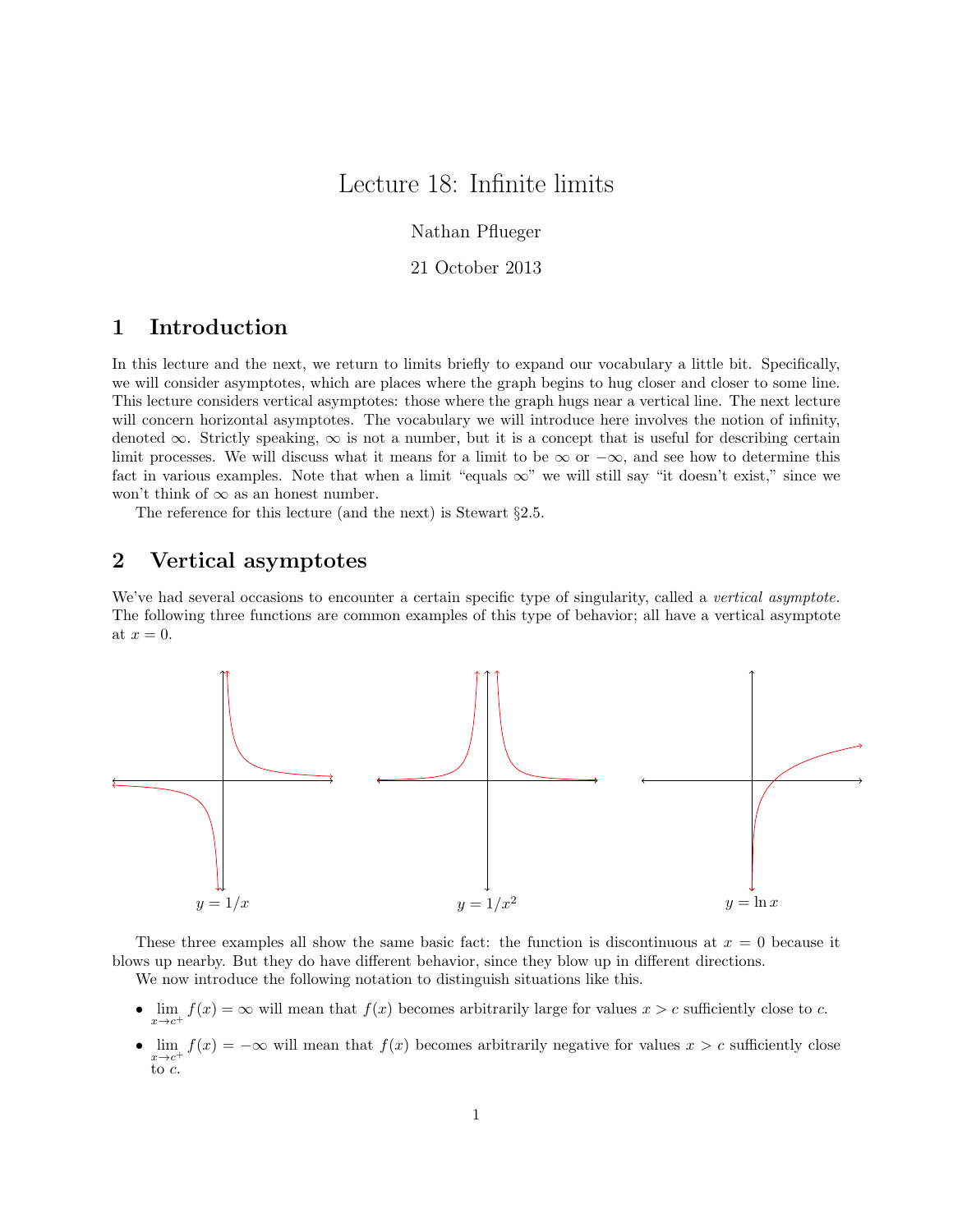We will use similar definitions for  $\lim_{x \to c^{-}} f(x)$  being  $\infty$  or  $-\infty$ .  $x \rightarrow c^{-}$ 

If we write  $\lim_{x\to c} = \infty$  (or  $-\infty$ ), this will mean that *both* one sided limits are  $\infty$  (or  $-\infty$ ). In these examples:

- $\lim_{x\to 0^-}$ 1  $\frac{1}{x} = -\infty.$ •  $\lim_{x\to 0^+}$ 1  $\frac{1}{x} = \infty.$
- $\lim_{x\to 0} \frac{1}{x^2}$  $\frac{1}{x^2} = \infty$  (from both sides).
- $\lim_{x\to 0^+} \ln x = -\infty.$
- $\lim_{x\to 0^-} \ln x$  has no meaning (since  $\ln x$  is undefined for  $x < 0$ ).  $x\rightarrow 0^-$

**Warning.** Even when we conclude that a limit is  $\infty$  or  $-\infty$ , we will *still say* "it does not exist." So we are not treating ∞ and −∞ like real numbers in any sense; they're really just shorthand for a particular kind of discontinuity.

### 3 Arithmetic of infinite limits

The following are some informal rules for computing limits involving infinity. After I state them, I'll give a more formal version of each statement.

- $\bullet$   $\frac{1}{0^+} = \infty$  $\bullet$   $\frac{1}{0^-} = -\infty$ •  $\frac{1}{\infty} = 0$
- $\infty + \infty = \infty$
- $\bullet \ \infty \cdot \infty = \infty$

There are also several variants of these, such as  $-\infty - \infty = -\infty$ , and  $(-\infty) \cdot (-\infty) = \infty$ .

When I write the symbol  $0^+$ , what I really mean is "the limit of positive numbers going to 0." To see what I mean by this, here is a basic example. There will be more complex examples in the next section.

$$
\lim_{x \to 0^+} \frac{1}{x} = \frac{1}{0^+}
$$

$$
= \infty
$$

$$
\lim_{x \to 0^-} \frac{1}{x} = \frac{1}{0^-}
$$

$$
= -\infty
$$

If you like you can think of  $0^+$  as meaning "an infinitesimally small, but positive, number," while  $0^$ stands for "an infinitesimally small, but negative, number."

Warning: Students are often tempted to do much more arithmetic with  $\infty$  than is possible. For example, all three of the following expressions cannot have any meaning: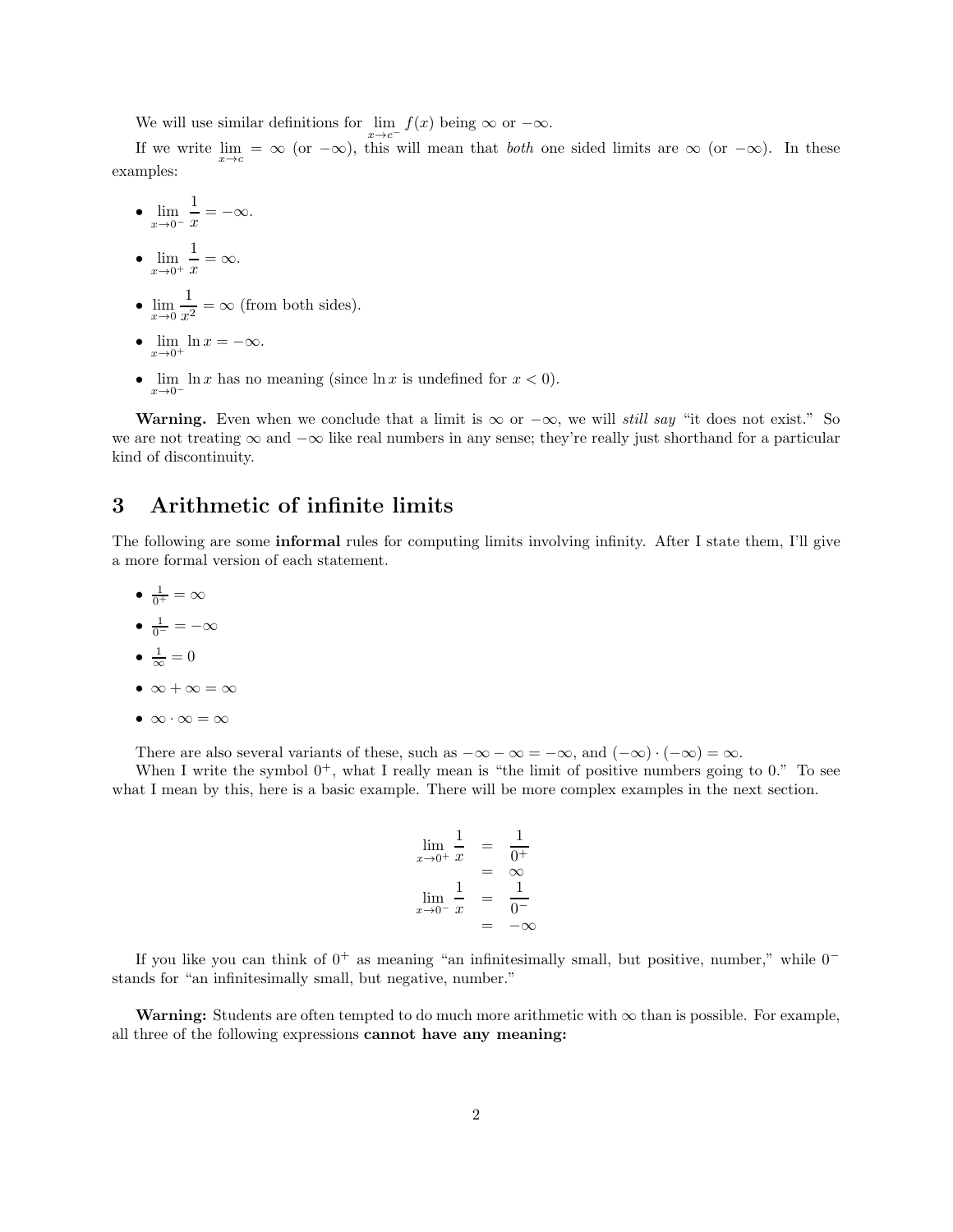$\frac{0}{0}$ <br>⊗  $∞ - ∞$ 

These are called *indeterminate forms.* To get a sense for why they can't have any good meaning, consider  $0/0$ . It is tempting to say it should be 1. But notice that  $0/0$  should also equal  $(5 \cdot 0)/0$ , which suggests that  $0/0$  should also equal 5. Similar remarks can be made for the other two expressions. We'll have more to say about indeterminate forms later; they are often treated using a technique called l'Hôpital's rule.

I'll finish this section by giving precise and correct versions of the informal rules above. In each of these cases, you can replace the limits in the "formal version" by 1-sided limits, and the statements will still be true. The only informal part of the sentences on the right is the word "x around  $c$ ," which means "any x" within *some* margin of error of c, but not exactly equal to c" For one-sided limits, "around" would only refer to values of x on one side or the other.

| Informal rule                         | Formal version                                                                                                                                            |
|---------------------------------------|-----------------------------------------------------------------------------------------------------------------------------------------------------------|
| $\overline{0^+} = \infty$             | If $\lim_{x \to c} f(x) = 0$ and $f(x) > 0$ for x around c, then $\lim_{x \to c} \frac{1}{f(x)} = \infty$ .                                               |
| $\frac{1}{0^-} = -\infty$             | If $\lim_{x \to c} f(x) = 0$ and $f(x) < 0$ for x around c, then $\lim_{x \to c} \frac{1}{f(x)}$<br>$=\infty$ .                                           |
| $\frac{1}{\phantom{0}}=0$<br>$\infty$ | If $\lim_{x\to c} f(x) = \infty$ , then $\lim_{x\to c} \frac{1}{f(x)} = 0$ .                                                                              |
| $\infty + \infty = \infty$            | If $\lim f(x) = \infty$ and $\lim g(x) = \infty$ , then $\lim (f(x) + g(x)) = \infty$ .<br>$x \rightarrow c$<br>$x\rightarrow c$<br>$x \rightarrow c$     |
| $\infty \cdot \infty = \infty$        | If $\lim f(x) = \infty$ and $\lim g(x) = \infty$ , then $\lim (f(x) \cdot g(x)) = \infty$ .<br>$x\rightarrow c$<br>$x \rightarrow c$<br>$x \rightarrow c$ |

# 4 Computing infinite limits

This section will illustrate how to compute infinite limits with a sequence of examples.

For each of the following functions, identify all discontinuities. For each vertical asymptote, identify each one-sided limit as either  $\infty$ ,  $-\infty$ , or neither.

1. 
$$
\frac{x^2 - 3x + 2}{x + 1}
$$
  
\n2. 
$$
\frac{e^x}{x^2 + 4x + 4}
$$
  
\n3. 
$$
\frac{x^2 - 13x + 42}{x^2 - 12x + 36}
$$
  
\n4. 
$$
\frac{e^x}{1 - \cos x}
$$
  
\n5. 
$$
\frac{x^2 - 8x + 7}{x^2 - 4x + 5}
$$
  
\n6. 
$$
e^{1/x}
$$
  
\n7. 
$$
\frac{x^3 - 7x + 7}{x^2 - 3x + 2}
$$
  
\n8. 
$$
\frac{\cos x}{\ln(x^2 + 1)}
$$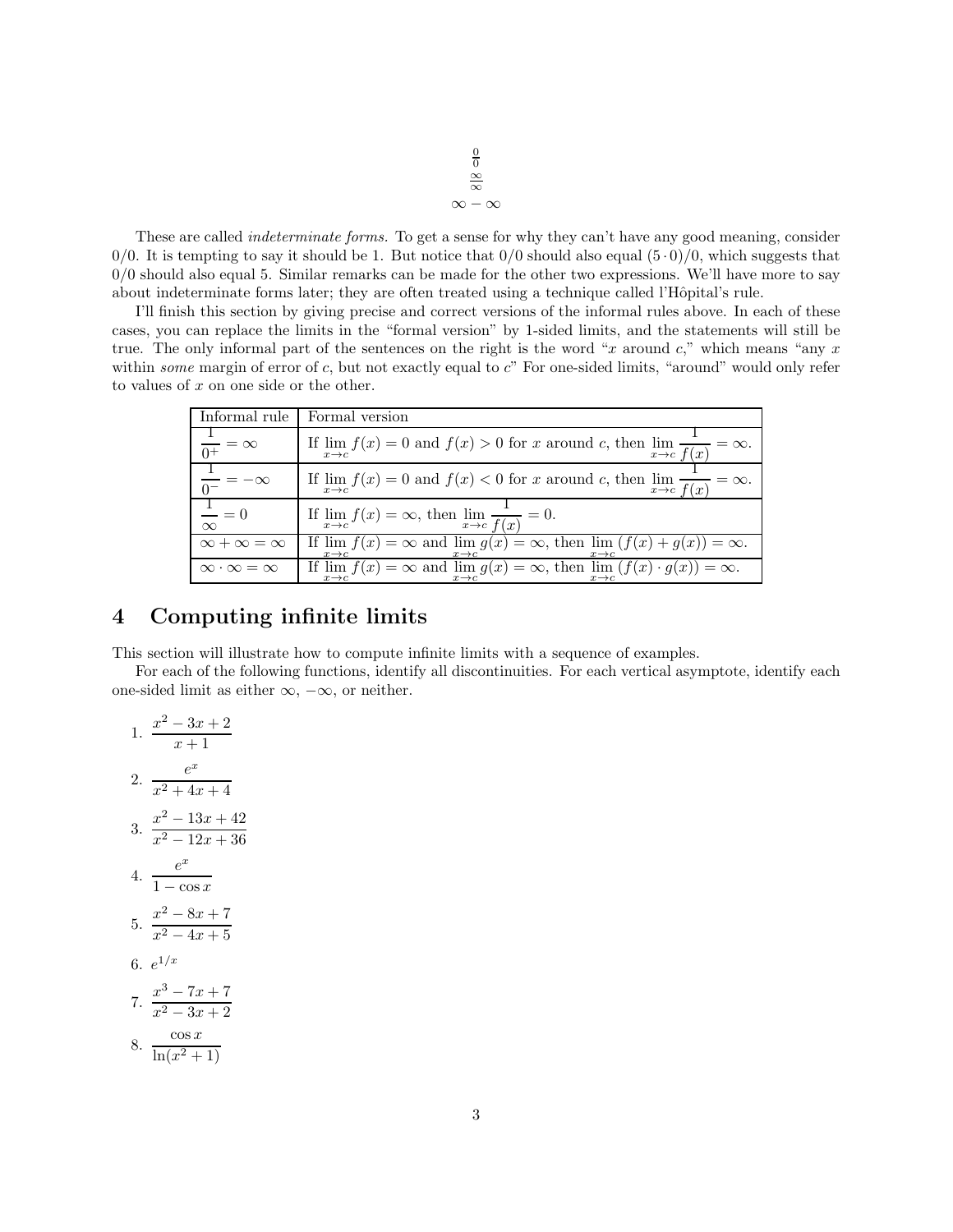#### *Solutions.*

1. This is a quotient of two continuous functions, so the discontinuities occur precisely when the denominator is 0. So the only discontinuity is at  $x = -1$ . When  $x = -1$ , the numerator of this function is nonzero. So there is a vertical asymptote. Now compute the actual limits (on both sides) more precisely. To do this, look at the *sign* of the denominator: the denominator  $(x + 1)$  is negative for  $x < -1$ , then positive for all  $x > -1$ . Therefore:

$$
\lim_{x \to (-1)^{-}} \frac{x^{2} - 3x + 2}{x + 1} = \frac{6}{0^{-}}\n= -\infty\n\lim_{x \to (-1)^{+}} \frac{x^{2} - 3x + 2}{x + 1} = \frac{6}{0^{+}}\n= -\infty
$$

2. The only discontinuities of  $\frac{e^x}{x^2+4x+4}$  will occur where the denominator is equal to 0. This occurs when  $x^2 + 4x + 4 = 0$ , i.e.  $(x+2)^2 = 0$ , so the only discontinuity is at  $x = -2$ . The denominator is a square, so it is never negative. The numerator  $e^x$  is always nonzero and positive. Therefore the two one-sided limits at the singular number  $x = -2$  are:

$$
\lim_{x \to (-2)^{-}} \frac{e^{x}}{(x+2)^{2}} = \frac{e^{-2}}{0^{+}}
$$
\n
$$
= \infty
$$
\n
$$
\lim_{x \to (-2)^{+}} \frac{e^{x}}{(x+2)^{2}} = \frac{e^{-2}}{0^{+}}
$$
\n
$$
= \infty
$$

In both these cases, I have written " $0^{+}$ " to indicate that the limit of  $(x+2)^2$  is zero, and all nearby values are positive. This allows me to conclude that the limit of the quotients is positive infinity, rather than negative infinity. Since both one-sided limits are equal, we can also say that the two-sided limit is  $\infty$ .

$$
\lim_{x \to (-2)} \frac{e^x}{(x+2)^2} = \infty
$$

3. The only discontinuities are where the denominator is 0 that is, where

$$
x^{2} - 12x + 36 = 0
$$
  

$$
(x - 6)^{2} = 0
$$
  

$$
x = 6
$$

So there is exactly one discontinuity: at  $x = 6$ . At this value, the numerator is  $(6)^2 - 13(6) + 42 = 0$ . Therefore if we try to take limits of the top and bottom separately, we get the indeterminate form 0/0. More work is needed to tell what kind of singularity this is.

In this case, there is a good way to rewrite the function: by factoring it.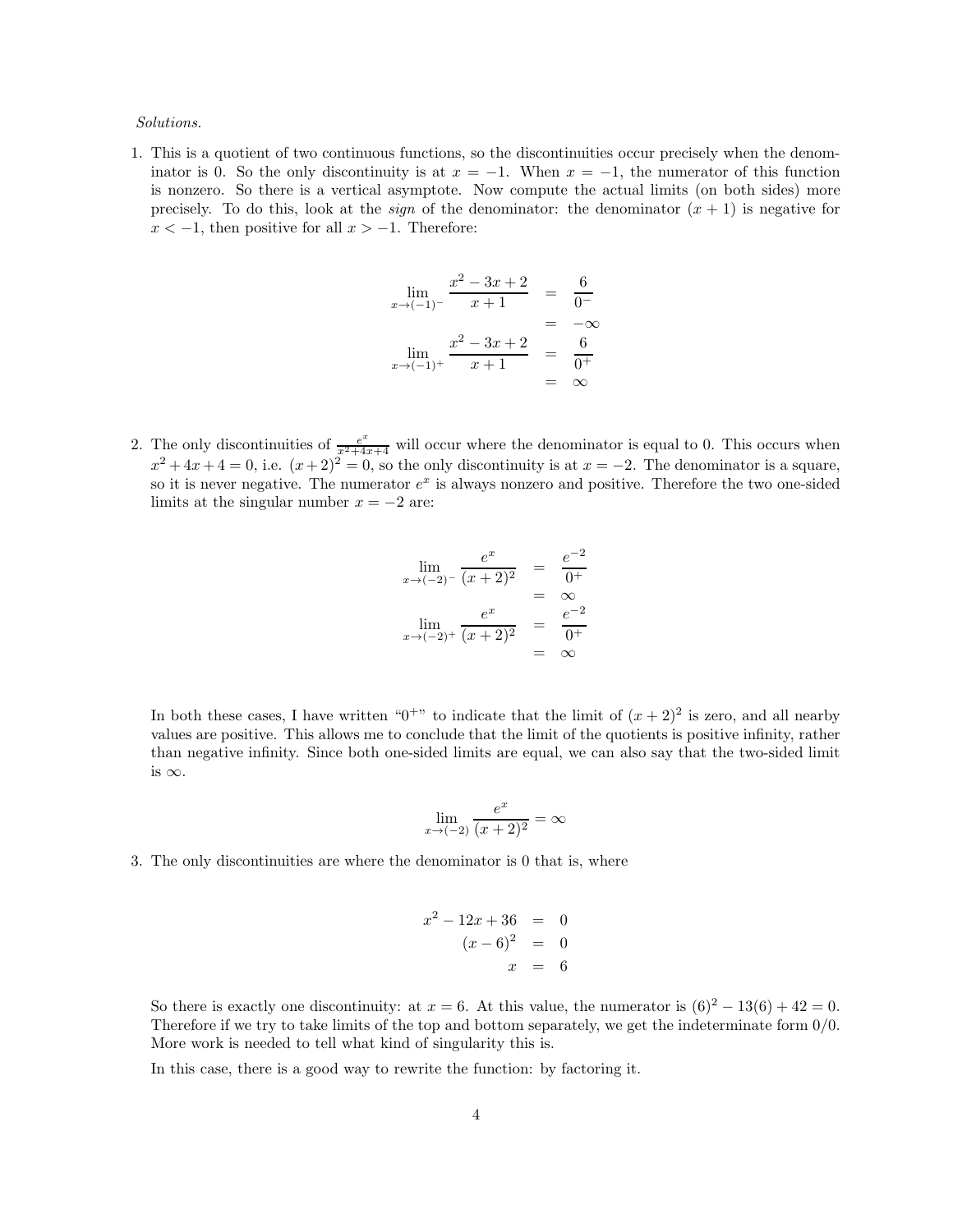$$
\frac{x^2 - 13x + 42}{x^2 - 12x + 36} = \frac{(x-6)(x-7)}{(x-6)^2}
$$

$$
= \frac{x-7}{x-6}
$$

Once the function is re-expressed this way, we can compute the two one-sided limits and see that this discontinuity is, in fact, a vertical asymptote. The numerator approaches  $6 - 7 = -1$  at  $x = 6$ , while the denominator is negative for  $x < 6$  and positive for  $x > 6$ . Therefore:

$$
\lim_{x \to 6^{-}} \frac{x^2 - 13x + 42}{x^2 - 12x + 36} = \lim_{x \to 6^{-}} \frac{x - 7}{x - 6}
$$

$$
= \frac{-1}{0^{-}}
$$

$$
\lim_{x \to 6^{+}} \frac{x^2 - 13x + 42}{x^2 - 12x + 36} = \lim_{x \to 6^{+}} \frac{x - 7}{x - 6}
$$

$$
= \frac{-1}{0^{+}}
$$

$$
= -\infty
$$

So the function goes up to  $\infty$  from the left, and then comes back from  $-\infty$  on the right.

4. The function  $\frac{e^x}{1}$  $\frac{1 - \cos x}{1 - \cos x}$  is again a quotient of continuous functions, so its only discontinuity is at  $x = 0$ , where the denominator is 0. The denominator is 0 precisely when  $\cos x = 1$ , and this occurs precisely when x is an integer multiple of  $2\pi$ , i.e. a number  $2\pi n$ , where n is an integer. Notice that  $1 - \cos x$ is never negative, since  $\cos x \leq 1$ , so informally speaking,  $\lim_{x\to 2\pi n} \cos x = 0^+$ , and we can compute at each discontinuity:

$$
\lim_{x \to 2\pi n} \frac{e^x}{1 - \cos x} = \frac{e^{2\pi n}}{0^+}
$$
  
=  $\infty$ 

Here we've also used the fact that  $e^{2\pi n}$  is always positive.

So this function has a discontinuity at each number  $0, \pm 2\pi, \pm 4\pi, \cdot$ , and its limit is  $\infty$  (from both sides) at each of these discontinuities.

- 5. The function  $\frac{x^2 8x + 7}{2}$  $\frac{x^2-4x+5}{x^2-4x+5}$  is a quotient of two continuous functions, so it will be discontinuous only where the denominator is 0. If you try to solve  $x^2 - 4x + 5$  with the quadratic formula, you will obtain  $x = 2 \pm \sqrt{-1}$ , so there are no real solutions. So in fact this function is **continuous everywhere**.
- 6. The function  $e^{1/x}$  is continuous everywhere that  $\frac{1}{x}$  is continuous (since  $e^x$  is continuous, and a composition of continuous functions is continuous). Therefore the only discontinuity is at  $x = 0$ . We can compute the two one-sides limits (again, using slightly informal notation) as follows.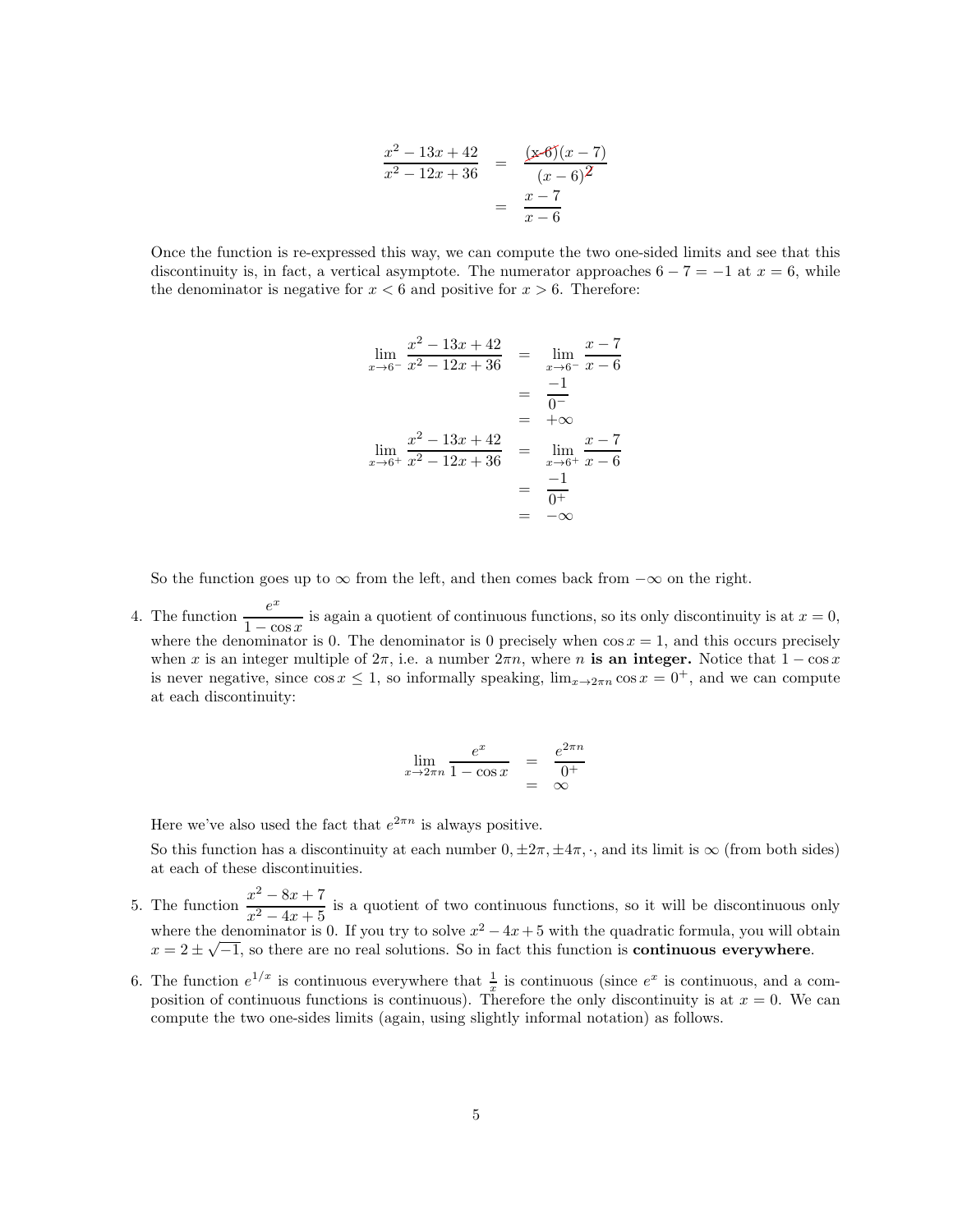$$
\lim_{x \to 0^{-}} e^{1/x} = e^{\lim_{x \to 0^{-}} \frac{1}{x}}
$$
\n
$$
= e^{-\infty}
$$
\n
$$
= 0
$$
\n
$$
\lim_{x \to 0^{+}} e^{1/x} = e^{\lim_{x \to 0^{+}} \frac{1}{x}}
$$
\n
$$
= e^{\infty}
$$
\n
$$
= \infty
$$

So this function exhibits a rather curious type of behavior: the limit from one side exists, while the limit from the other side blows up to  $\infty$ .

*Aside:* remember that the notation I've used above is not quite precise, but it can be made precise. When I write  $e^{-\infty}$ , I don't mean that you can literally plug the "number"  $-\infty$  into the function  $e^x$ . Really, this is just shorthand for "a limit of value of  $e^x$ , where the input gets arbitrarily small." The same is true elsewhere when I write things like  $0^+$  and  $0^-$ : I don't mean these to literally be numbers, but rather as shorthand for a limiting process.

7. The function  $\frac{x^3 - 7x + 7}{2}$  $\frac{x^2-3x+2}{x^2-3x+2}$  is a quotient of two continuous functions, so it has discontinuities when the denominator is 0. The denominator is 0 when  $x^2 - 3x + 2 = 0$ . This equation can be solved by factoring: it is equivalent to  $(x - 1)(x - 2) = 0$ , so the denominator is 0 precisely when  $x = 1$  or  $x = 2$ . The numerator turns out to be nonzero at both these values. So we can find all of the one-sided limits as follows.

$$
\lim_{x \to 1^{-}} \frac{x^3 - 7x + 7}{x^2 - 3x + 2} = \frac{1 - 7 \cdot 1 + 7}{0 - 1}
$$
\n
$$
= \frac{1}{0 + 1}
$$
\n
$$
\lim_{x \to 1^{+}} \frac{x^3 - 7x + 7}{x^2 - 3x + 2} = \frac{1 - 7 \cdot 1 + 7}{0 + 1}
$$
\n
$$
= \frac{1}{0 - 1}
$$
\n
$$
= -\infty
$$

$$
\lim_{x \to 2^{-}} \frac{x^3 - 7x + 7}{x^2 - 3x + 2} = \frac{2^3 - 7 \cdot 2 + 7}{0^+}
$$

$$
= \frac{1}{0^-}
$$

$$
= -\infty
$$

$$
\lim_{x \to 2^{+}} \frac{x^3 - 7x + 7}{x^2 - 3x + 2} = \frac{2^3 - 7 \cdot 2 + 7}{0^-}
$$

$$
= \frac{1}{0^+}
$$

$$
= \infty
$$